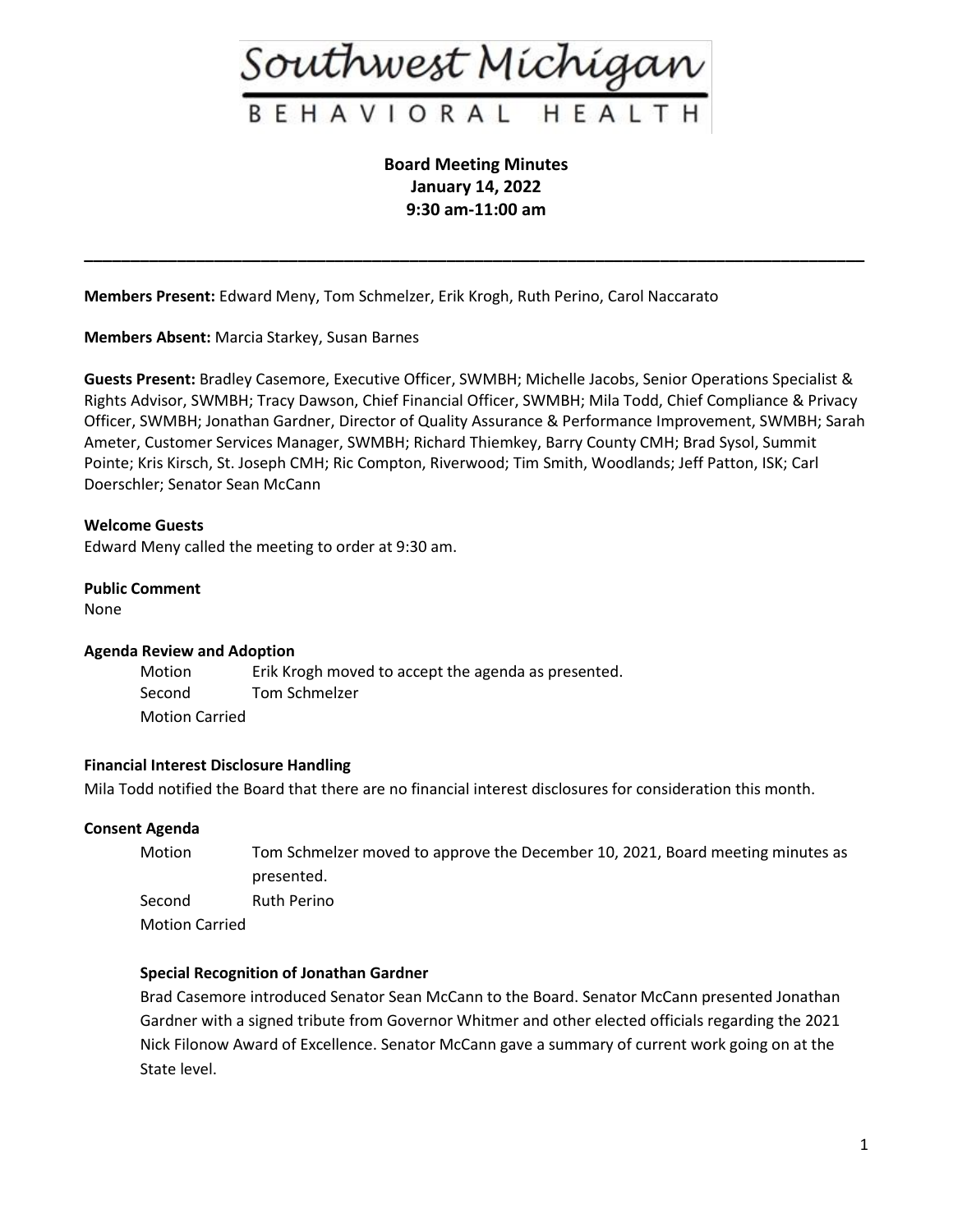## **Operations Committee**

## **Operations Committee Quarterly Report**

Edward Meny noted the report in the packet. No questions from the Board members were asked.

### **Ends Metrics**

None

## **Board Actions to be Considered**

#### **2022 Quality Assurance and Performance Improvement Plan**

Jonathan Gardner reported as documented. Discussion followed.

Motion Tom Schmelzer moved to approve the 2022 Quality Assurance and Performance Improvement Plan as presented.

Second Ruth Perino

Motion Carried

## **Fiscal Year 2021 Board Audit Committee**

Tracy Dawson reviewed history of Board Audit Committee. Tom Schmelzer, Edward Meny and Ruth Perino volunteered to serve on the Board Audit Committee for this year's review.

### **Board Policy Review**

### **BG-004 Board Ends and Accomplishments**

Edward Meny reported as documented.

Motion Tom Schmelzer moved that the Board is in compliance and policy BG-004 Board Ends and Accomplishments does not need revision.

Second Carol Naccarato

Motion Carried

#### **BG-007 Code of Conduct**

Edward Meny reported as documented.

Motion Erik Krogh moved that the Board is in compliance and policy BG-007 Code of Conduct does not need revision.

Second Ruth Perino

Motion Carried

#### **BG-001 Committee Structure**

Edward Meny reported as documented.

Motion Erik Krogh moved that the Board is in compliance and policy BG-001 Committee Structure does not need revision.

Second Tom Schmelzer

Motion Carried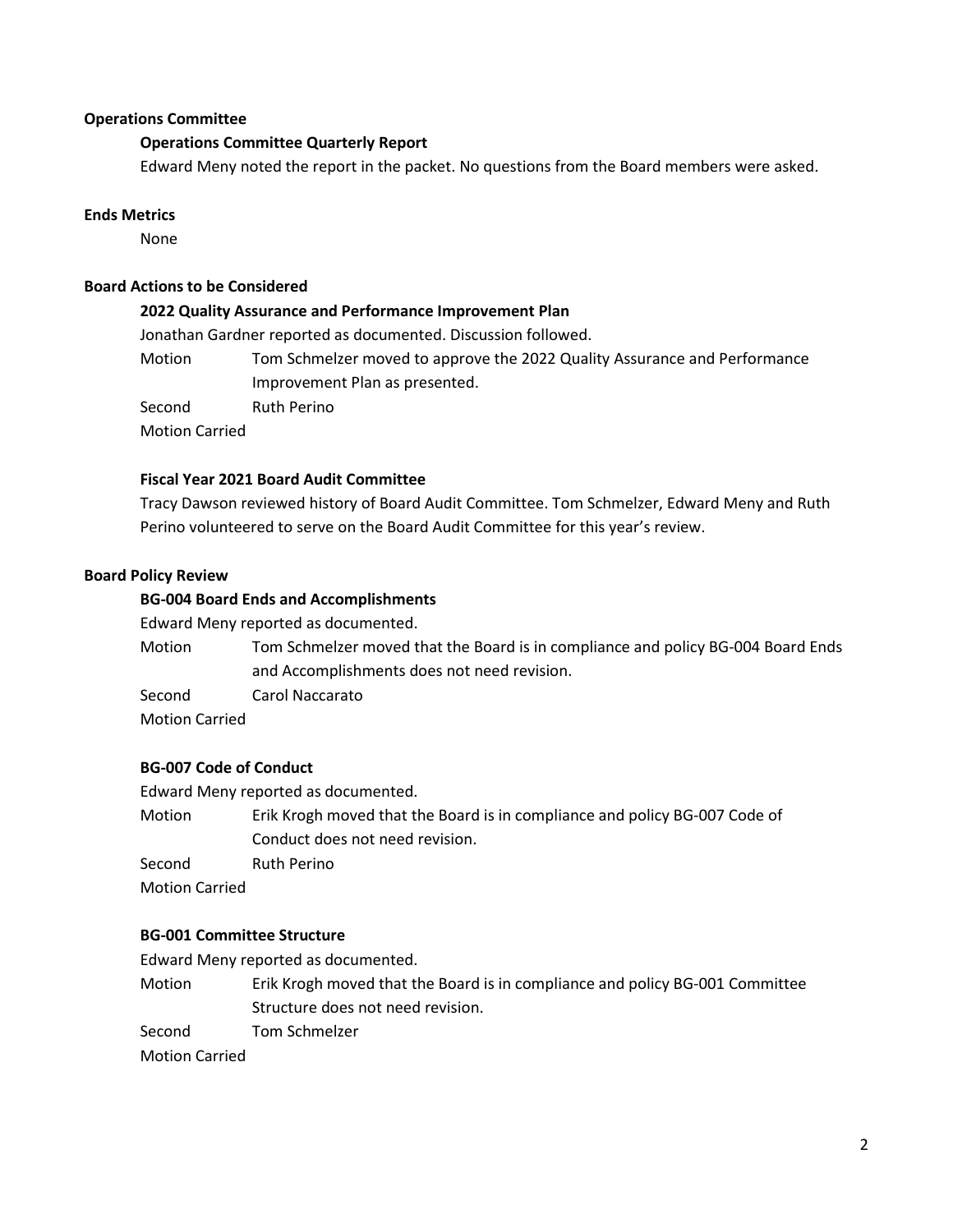## **Executive Limitations Review**

## **BEL-003 Asset Protection**

Edward Meny asked that BEL-003 be moved to the next Board meeting due to Susan Barnes absence. Board agreed.

### **Board Education**

## **Southwest Michigan Behavioral Health Retirement Plans Update**

Carl Doerschler reported as documented. Discussion followed.

### **Fiscal Year 2021 Customer Services Report**

Sarah Ameter reported as documented. Discussion followed.

## **Fiscal Year 2021 Year to Date Financial Statements**

Tracy Dawson reported as documented. Discussion followed.

## **Communication and Counsel to the Board**

### **Retirement Plan Investment Advisor Update**

Brad Casemore stated that, after communication with counsel, Varnum Law, he initiated a due diligence process regarding SWMBH Retirement Plan Investment Advisor based on recent circumstances involving Carl Doerschler resignation from Rose Street Advisors.

## **Agency Counsel Update**

Brad Casemore stated that SWMBH has identified four law firms for interviewing. Each law firm will meet with Executive leadership and deliver a presentation for consideration.

## **Fiscal Year 2021 Medicaid Services Verification Report**

Mila Todd reported as documented.

## **Board Preferences for May Retreat**

Brad Casemore asked the Board members to begin thinking about the May Board Retreat. What speakers, presenters and location would the Board prefer. Michelle Jacobs will send out the calendar invite next week.

## **February 14, 2022 SWMBH Board Agenda**

Brad Casemore noted that historically the Board has cancelled their February meeting due to traveling out of State. Edward Meny and Tom Schmelzer noted that they would be out of the State in February. Motion Erik Krogh moved to cancel the February 11, 2022 SWMBH Board meeting Second Carol Naccarato Motion Carried

## **Future SWMBH Board Meetings**

Discussion to grant the Board Chair unilateral permission to cancel SWMBH Board meetings based on his judgement.

Motion Tom Schmelzer moved to grant the SWMBH Board Chair, Edward Meny, unilateral permission to cancel any future SWMBH Board meetings based on his judgement. Second Erik Krogh